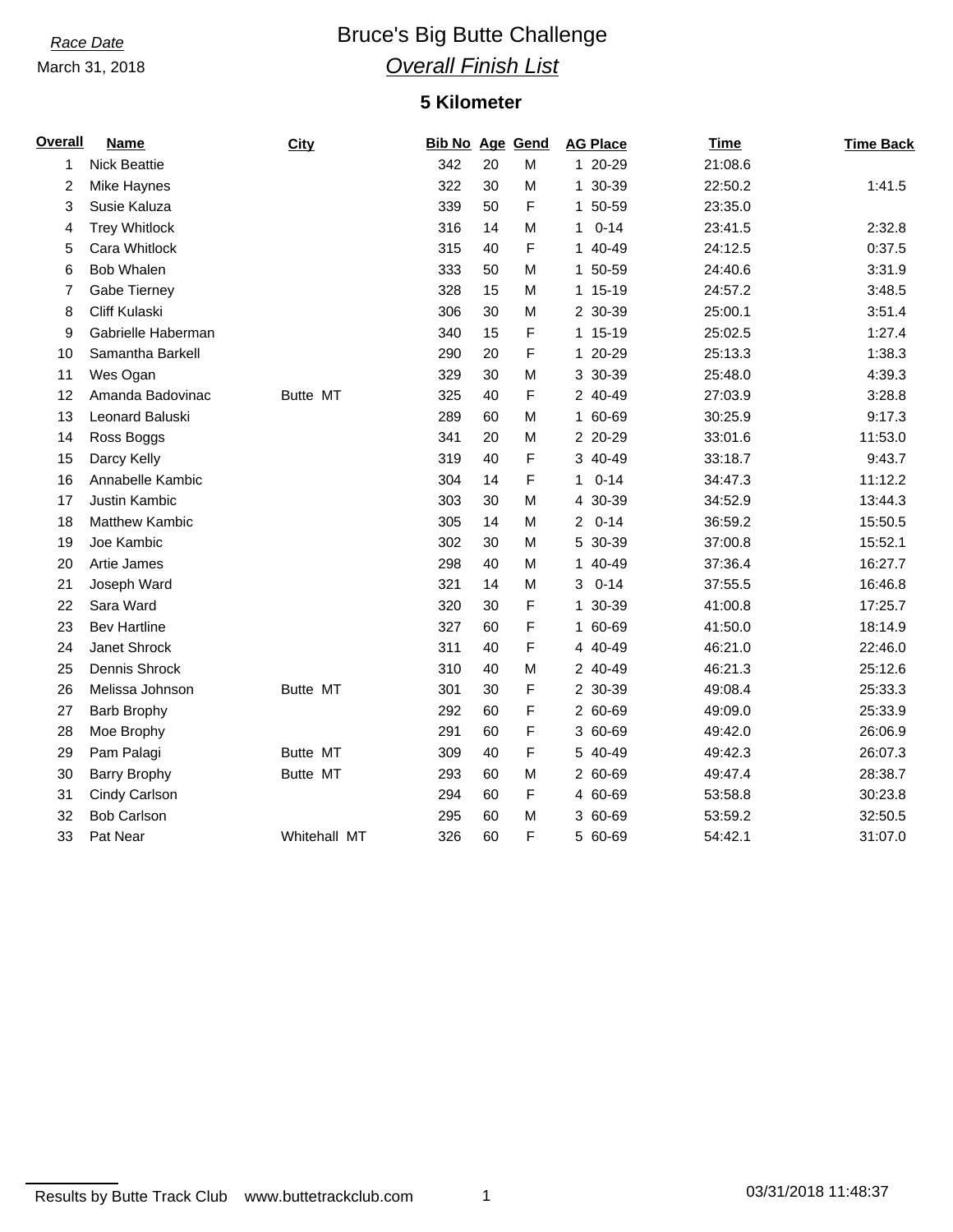March 31, 2018

# **Race Date Bruce's Big Butte Challenge** *Overall Finish List*

### **11 Kilometer**

| <b>Overall</b> | Name                    | <b>City</b>     | <b>Bib No Age</b> |    | Gend | <b>AG Place</b> | <b>Time</b> | <b>Time Back</b> |
|----------------|-------------------------|-----------------|-------------------|----|------|-----------------|-------------|------------------|
| 1              | Josh Panasuk            |                 | 246               | 20 | м    | 1 20-29         | 50:58.3     |                  |
| 2              | Don Foley               | МT              | 237               | 40 | М    | 1 40-49         | 51:59.9     | 1:01.6           |
| 3              | Amber Wood-Jensen       | Butte MT        | 249               | 40 | F    | 1 40-49         | 56:12.0     |                  |
| 4              | Kyle Klickir            | Phillipsburg MT | 332               | 60 | М    | 1 60-69         | 56:43.5     | 5:45.2           |
| 5              | <b>Scott Farrow</b>     |                 | 235               | 30 | М    | 1 30-39         | 1:00:24.2   | 9:25.9           |
| 6              | <b>Ashley Choquette</b> | Butte MT        | 247               | 30 | F    | 1 30-39         | 1:01:02.9   | 4:50.8           |
| 7              | Gary Hoar               |                 | 238               | 50 | М    | 1 50-59         | 1:02:36.3   | 11:38.0          |
| 8              | Carrie Holland          | Butte MT        | 337               | 50 | F    | 1 50-59         | 1:07:13.6   | 11:01.6          |
| 9              | Christina Eggensperger  | Butte MT        | 244               | 30 | F    | 2 30-39         | 1:07:52.8   | 11:40.7          |
| 10             | Dario Prieto            | Butte MT        | 331               | 30 | М    | 2 30-39         | 1:08:04.4   | 17:06.1          |
| 11             | Cole Hunter             |                 | 239               | 15 | М    | 1 15-19         | 1:08:20.3   | 17:21.9          |
| 12             | <b>Chris Hunter</b>     |                 | 240               | 30 | М    | 3 30-39         | 1:08:56.2   | 17:57.9          |
| 13             | Mark Jensen             | <b>Butte MT</b> | 248               | 40 | М    | 2 40-49         | 1:10:14.2   | 19:15.9          |
| 14             | <b>Rande Farrow</b>     | Butte MT        | 234               | 60 | М    | 2 60-69         | 1:10:44.9   | 19:46.6          |
| 15             | Tim Near                | Whitehall MT    | 245               | 60 | M    | 3 60-69         | 1:15:03.4   | 24:05.1          |
| 16             | Joe Griffin             | <b>Butte</b>    | 330               | 60 | М    | 4 60-69         | 1:19:04.7   | 28:06.4          |
| 17             | Krystina Farrow         |                 | 236               | 30 | F    | 3 30-39         | 1:22:05.3   | 25:53.2          |
| 18             | David Mueller           | Butte MT        | 241               | 70 | М    | 1 70-79         | 1:30:38.3   | 39:40.0          |
| 19             | Dan Mueller             | <b>Butte MT</b> | 242               | 60 | М    | 5 60-69         | 1:30:39.5   | 39:41.2          |

```
Results by Butte Track Club www.buttetrackclub.com 2 03/31/2018 11:48:37
```